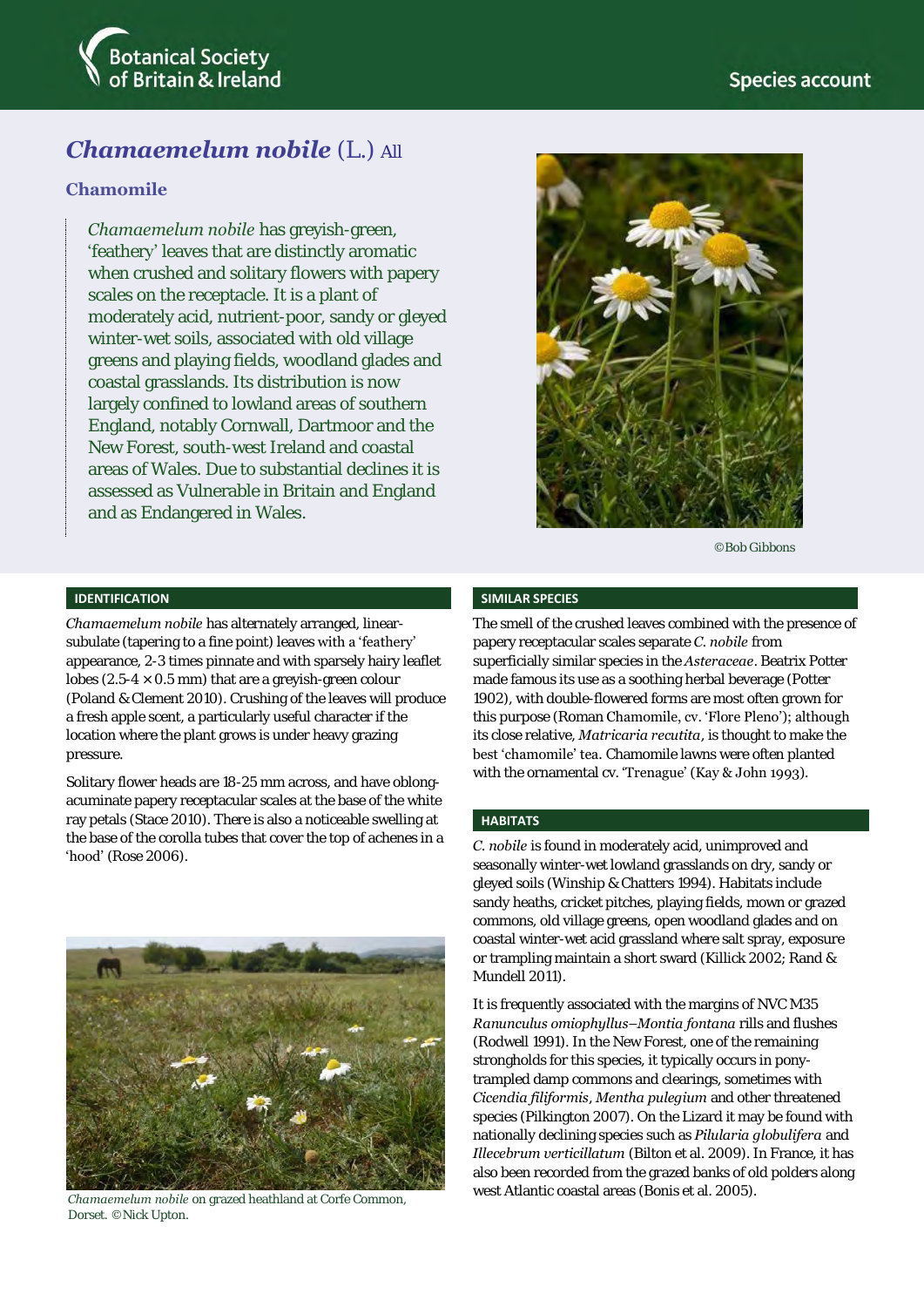## *Chamaemelum nobile* (L.) All

#### **BIOGEOGRAPHY**

*C. nobile* belongs to the Sub-oceanic Southern Temperate biogeographical element (Preston & Hill 1997), and is often referred to as having an 'Atlantic' distribution. It is widespread in western Europe from Belgium, southwards to Algeria and the Azores (Winship & Chatters 1994), and reaches its absolute northern limit in west Donegal (Preston 2007). It is commonly recorded as a garden escape in North America, and is naturalised in Tasmania (Baker & de Salas 2012).

In Britain and Ireland, *C. nobile* was once relatively widespread throughout most of central, western and southern England and southern Ireland. However, following substantial declines in some regions (e.g. Byfield & Pearman 1994) it is now largely confined to southern England, south-west Ireland and coastal regions of Wales, with core populations persisting on the Lizard Peninsula (West Penwith Moors), mid-Cornish moors, Bodmin Moor, the Isles of Scilly, Dartmoor, the New Forest, St. David's Head (Pembrokeshire) and the Gower Peninsula.

#### **ECOLOGY**

A long-lived perennial herb of open sunny habitats on moist or winter-wet, moderately acid soils (Grime et al. 2007), flowering from June to August.

In the first year of growth, plants produce shoots that normally form a rosette of leaves which subsequently flower in the second year. *C. nobile* appears to be strongly selfincompatible. Its primary mechanism of growth is by clonal



Distribution of *Chamaemelum nobile* in Great Britain and Ireland.

spread, extensively creeping and rooting at the nodes (Hill et al. 2004), with vegetative spread measured at 10–15 cm per year or more (Kay & John 1993). Its semi-prostrate habit means that it is capable of persisting vegetatively in heavily grazed or mown swards, provided that artificial fertilisers are not applied, and in such situations it is not uncommon for it to comprise more than 50% of the vegetation cover.

Flowers are visited by small muscid and syrphids flies (Kay & John 1993), and although plants are capable of reproduction by seed, flower-heads in large clonal and monomorphic colonies rarely do so and consequently depend on vegetative spread. Seed-set does appear to be much higher in genetically varied populations (Kay & John 1993), if given the chance to flower. When seed-set is high, seed viability is also high, with germination requirements consisting of a complex arrangement of alternating temperature and high light levels (Kay & John 1993).

Common or garden seed bank experiments using soil taken from sites in Wales with large populations of *C. nobile* detected no germination, inferring a transient seed bank (Kay & John 1993).

## **THREATS**

A prolonged cessation in grazing or cutting regimes will result in the growth and eventual dominance of tall, rank vegetation and the eventual loss of *C. nobile*, as will excessive drainage of grasslands leading to the loss of bare areas in the spring and early summer months.

Historical declines have been attributed to the cessation of grazing, particularly on common land, alongside the clearance of heaths, the drainage of winter-wet grasslands, the loss of pasture land to arable farming and the increased use of more efficient broad-spectrum herbicides.

### **MANAGEMENT**

Grazing or cutting is vital to maintain a short sward with open, light conditions. This is particularly true for populations with low genetic diversity, only persisting because of vegetative spread. In general terms, traditional grazing should aim to produce a short sward and areas of trampled ground, and stocking levels should be reduced in September and October to allow flowering and seed-set.

Specific management for a variety of habitats is outlined in the 'Back from the Brink' Plantlife report (2001). Techniques include avoiding the use of artificial herbicides, mowing no more than once per week on 'amenity' sites, removing clippings and mowing less frequently around the time of flowering and fruiting.

#### **REFERENCES**

Baker, M.L. & de Salas, M.F. 2012. *A census of the vascular plants of Tasmania*. Department of Economic Development, Tourism and the Arts, Tasmania.